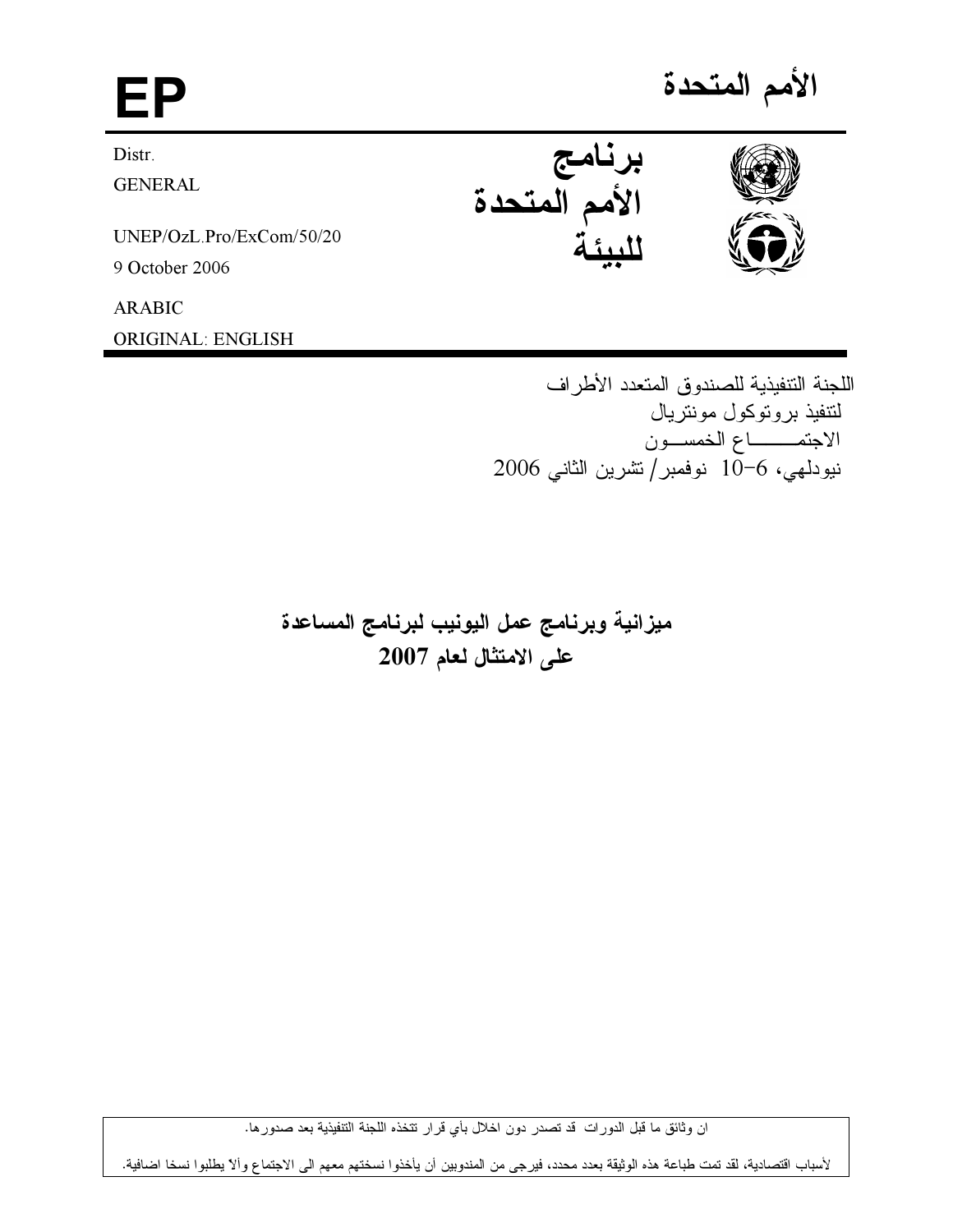# تعليقات وتوصيات من أمانـة الصندوق

# وصف المشروع

قدم يونيب إلى الاجتماع الخمسين، في سياق برنامج عمله لعام 2007، الميزانية المقترحة لبرنامج  $\overline{\phantom{a}}$ .1 المساعدة على الامتثال الخاص بيونيب (CAP) بتكلفة قدرها 000 003 0 دولار أمريكي زائد تكاليف مساندة الوكالة بنسبة تبلغ 8 في المئة وقدرها 240 640 دولارا أمريكيا.

وافقت اللجنة التنفيذية في المقرر 24/47 على برنامج المساعدة على الامتثال الخاص بيونيب لعام 2006  $\cdot$ .2 بتكلفة قدرها 000 770 7 دولار أمريكي زائد تكاليف المساندة وقدرها 600 621 دولارا أمريكيا، على أساس ما يلي:

- أن يونيب لن يلتمس في المستقبل تمويلاً منفصلاً من خلال خطط أعماله وتعديلات برامج العمل  $(\mathfrak{h})$ لأنشطة النوعية والإعلام العام، بما في ذلك برنامج النوعية الإقليمي الذي كان يُمَوّل سابقًا بمبلغ 000 200 دولار أمريكي سنوياً؛
- َأن يضمن يونيب في مرفق ميزانية برنامج المساعدة على الامتثال تفاصيل تتعلق باستخدام جميع  $(\rightarrow)$ المبالغ التي تدعم أنشطة الوعي العالمي؛
- أن الطلبات من أجل زيادات في ميزانية برنامج المساعدة على الامتثال في المستقبل، ستقتصر  $(\bar{z})$ على 3 في المئة ما لم تقدم اللجنة التنفيذية دليلا على الضغوط التضخمية بررت غير ذلك؛
- أنّه تمّ تشجيع يونيب على الاستمرار في أولوية التمويل أو بسط هذه الأولوية على خطوط  $(\epsilon)$ ميزانية برنامج المساعدة على الامتثال لتلبية الأولويات المتغيّرة؛

في تقديمه (المرفق بهذه الوثيقة) عرض يونيب بياناً مختصراً لإنجازات برنامج المساعدة على الامتثال  $\cdot$ 3 لهذه السنة، بما في ذلك:

- مساعدة 102 من بين 145 طرفا من أطراف المادة 5 على الإبلاغ عن بيانات الاستهلاك؛  $(1)$
- تنظيم زيارات قطرية واجتماعات ثنائية ومنهجيات إقليميـــة محددة من أجل معالجة مسائل (→) الامتثال، مثل: إرسال بعثة مشتركة من يونيدو ويونيب إلى البوسنة والهرسك لتسهيل تنفيذ مشروع التعزيز المؤسسي وخطة الإزالة الوطنية وإنشاء نظام نرخيص للواردات/الصادرات، وتنظيم زيارات عالية المستوى من المديرين الإقليميين ليونيب إلى البلدان التي لم تضع بعد لوائح تنظيمية، وعقد مناقشات ثنائية أثناء اجتماعات الشبكة لمناقشة مشاكل عدم الامتثال والمشاكل الأخر ي؛
- تنسيق الجهود لمساعدة أطراف المادة 5 في معالجة المسائل المتصلة بعدم الامتثال الفعلي أو  $(\tau)$ المحتمل، وتحديدا لفيجي بالنسبة للإبلاغ عن بروميد الميثيل، والإبلاغ عن البيانات للمملكة العر بية السعودية وموز امبيق؛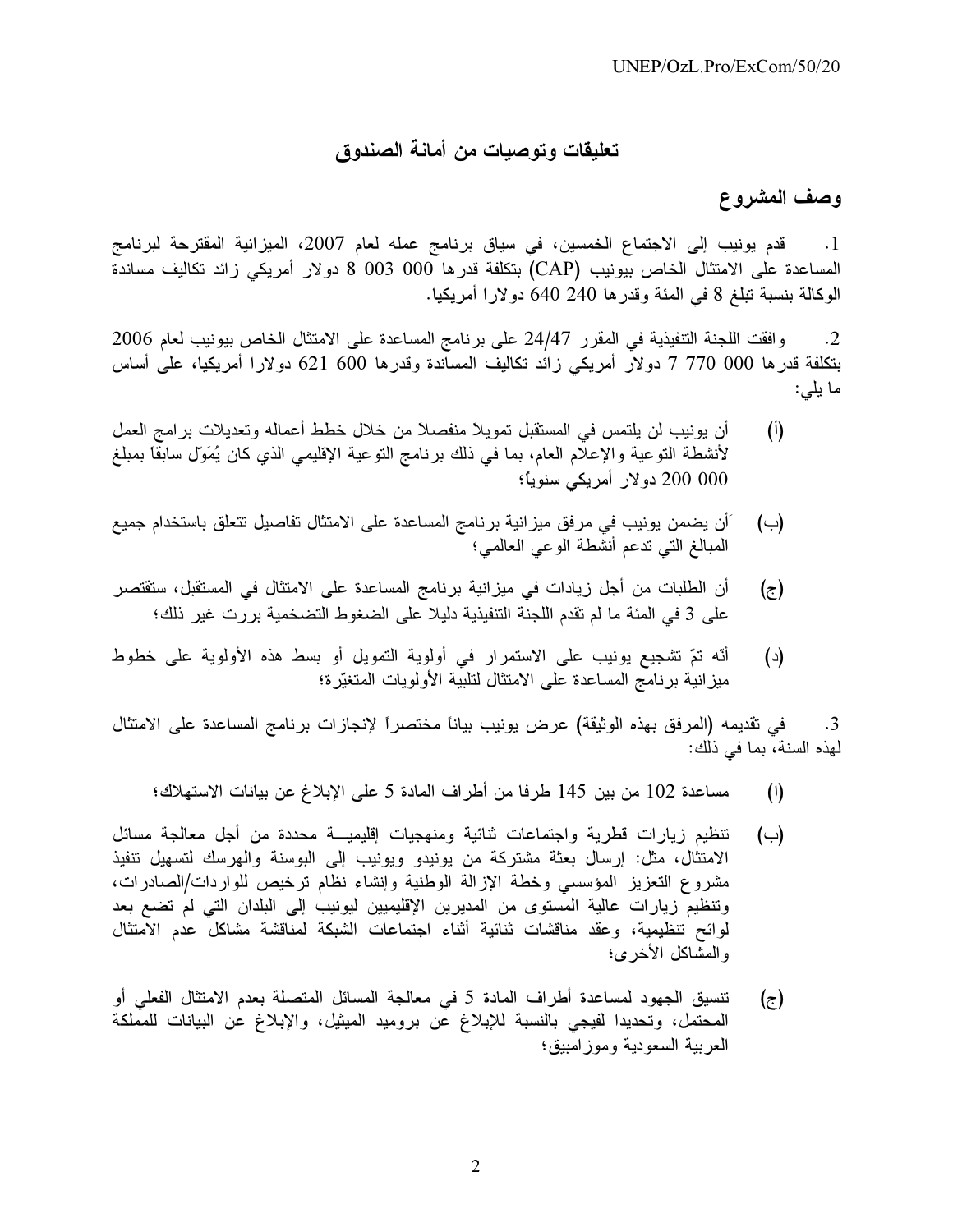- تنظيم حوار ات دون إقليمية بشأن وار دات وصادر ات المواد المستنفدة للأوزون وتدابير ۖ مكافحة  $(\iota)$ الاتجار غير القانوني (كمبوديا، وجمهورية لاو الديمقراطية الشعبيــة، وتايلند وفيين نام في عام 2006)؛
- مساندة مشاركة وحدات الأوزون الوطنية والخبراء في حلقات العمل الإقليمية بشأن البدائل، مثل  $( )$ الْحلَّقة عن بروميد الميثيل التي نظمتها المنظمة العربية للتنمية الزراعية في ليبيا؛
	- تسهيل الاتصالات بين البلدان المعنية ولجنة التنفيذ؛  $\epsilon$
- المساعدة في وضع وتنفيذ إجراءات الرقابة القانونية في 30 بلدا، بما في ذلك من خلال  $(i)$ المنظمات الاقتصادية الإقليمية مثل السوق المشتركة لشرق أفريقيا والجنوب الأفريقي **(COMESA)**
- مساندة الأطراف الجديدة من خلال بناء القدرات، ونقل المعارف والتوعية العامة (أفغانستان  $(\tau)$ وبوتان واريتريا)؛
- توفير بناء القدرات لموظفي الأوزون الجدد من خلال طبع ونشر دليل موظفي الأوزون الجدد؛ (스)
- النهوض بتدابير مكافحة الاتجار غير القانوني، بما في ذلك الآليات لتبادل المعلومات وتنفيذ آلية (ي) طوعية موضوعة بالاتفاق المسبق عن علم بين البلدان وخصوصا في منطقة آسيا والمحيط المهادئ، وتشمل المنجزات أيضا زيادة وعى مسؤولى الجمارك أو مؤتمر رؤساء الجمارك التابع لمنظمة الجمارك العالمية؛
- القيام بأعمال تحضيرية لعملية التنسيق فيما بين الاتفاقات البيئية المتعددة الأطراف مثل النهج (ජ) الاستر اتيجي للإدارة الدولية للمواد الكيميائية (SAICM).

أفاد يونيب أنه ينوي تقديم المزيد من المعلومات التفصيلية في سياق تقريره المرحلي السنوي عن أنشطة  $.4$ 2006 الذي سيُقدّم إلى الاجتماع الثاني والخمسين.

# تغييرات على ميزانية برنامج المساعدة على الامتثال

تبلغ الميزانية المقترحة لبرنامج المساعدة على الامتثال لعام 2007، 240 643 8 دولارا أمريكيا، بما في  $.5$ ذلك رسم الوكالة بنسبة 8 بالمئة. ويتجاوز هذا المبلغ الميزانية الموافق عليها لعام 2006 بنسبة 3 بالمئة. وتتماشى هذه الزيادة مع المقرر 24/47 (أ)(3) الصادر عن اللجنة والذي يطلب من يونيب إلا يتعدى نسبة الزيادة في ميز انيته عن 3 في المئة. وترد أدناه التغيير ات الرئيسية بين ميز انية برنامج المساعدة على الامتثال الموافق عليها لمعام 2006 والمقترحة لعام 2007.

# تكاليف الموظفين

من المقترح زيادة تكاليف موظفي المشروع (الخط 1199) في ميزانية برنامج المساعدة على الامتثال، .6 بنسبة 6 بالمئة بشكل إجمالي (موازية لـــ 830 203 دولارا أمريكيا). وهذه الزيادات نسويـــات نعكس النكاليف التقديرية للموظفيـــن لعام 2007. وتبيّن تكاليـــف موظفي الخدمــــة العامة وتكاليف موظفي المساعدة المؤقتة (الخط 1399) زيادة بنسبة إجمالية قدرها 3.5 في المئة (130 34 دولارا أمريكيا). وتم تسوية تكاليف موظفى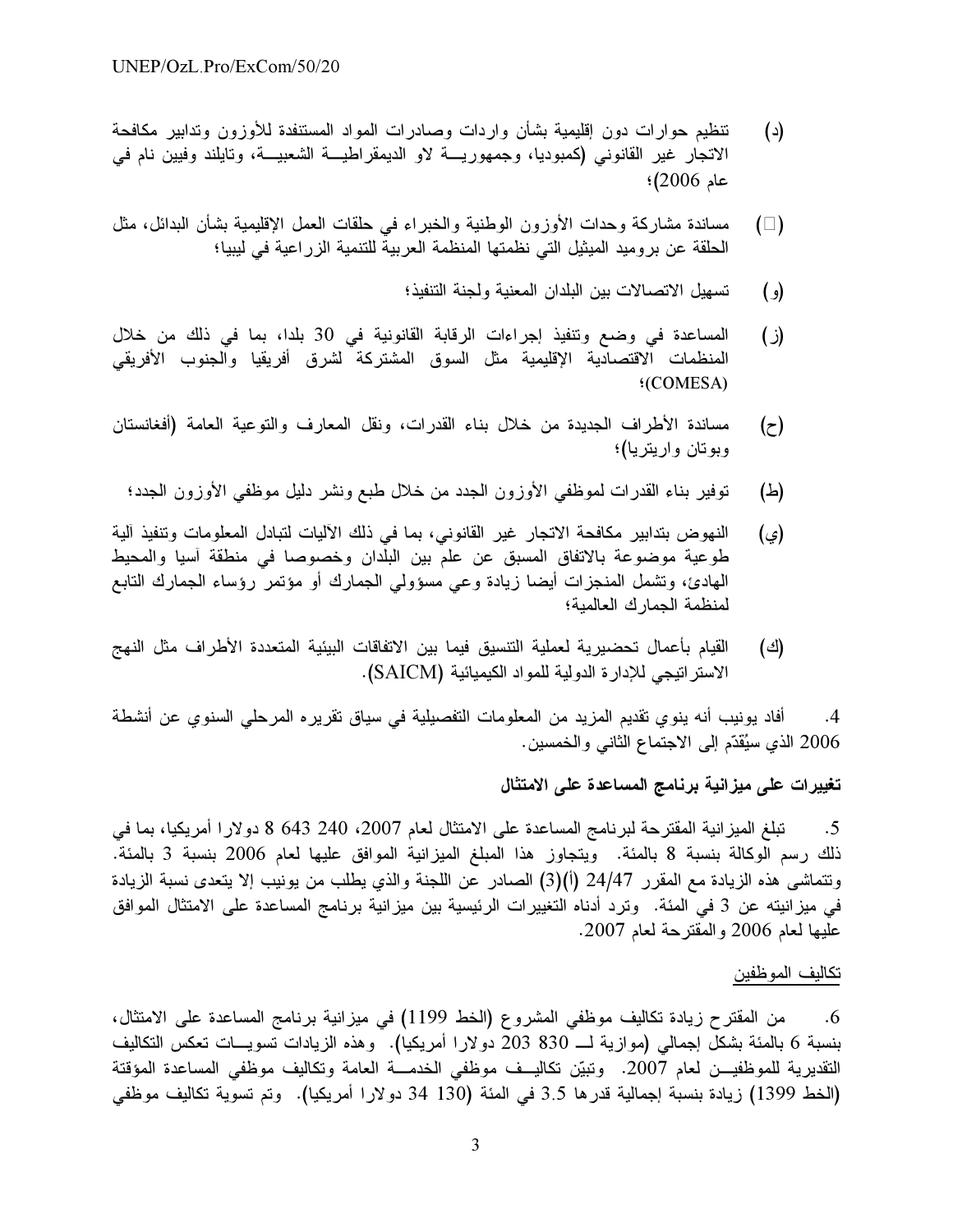الخدمة العامة أيضا في التكاليف التقديرية للموظفين لعام 2007. غير أن الأمانة لاحظت أن خط المساعدة المؤقتة (1317) زاد بنسبة 20 في المئة (000 12 دولار أمريكي).

#### التكاليف التشغيلية

ظلت تكاليف سفر الموظفين عند نفس المستوى.  $.7$ 

يظل بدون تغيير التمويل الشامل للمكاتب الإقليمية التابعة لبرنامج المساعدة على الامتثال لمساندة العقود  $.8$ الفرعية للخبراء التقنيين المتخصصين في مناطق معيّنة. غير أن خطّ الميزانية المحدد لشبكة أوروبا وآسيا الوسطى (ECA) (الخط 2206) قد ارتفع من خلال إعادة تخصيص الأموال.

بمقتضى مكوّن التدريب (الخط 3399) يطلب يونيب زيادة في الميزانية بنسبة 2 في المئـــة (تساوي .9 240 16 دولارا أمريكيا)، ليغطي الزيادة في أجور السفر الجوي لحضور اجتماعات الشبكة. وخفض اليونيب أيضا الأموال المخصصة لاجتماعات شبكة ECA (الخط 3306) لزيادة المساعدة المقدمة لبر امج هذه الشبكة.

## تكاليف البرامج

10. يحتوى مكوّن العقد الفرعي (خطوط الميزانية 2212–2216) طلباً مقداره 000 009 دولار أمريكي لمواصلة تكاليف البرامج السنوية لزيادة التوعية، التي مُولت بشكل منفصل كل سنة منذ عام 2001 تحت "تعديلات برنامج عمل يونيب" والذي نقذته كلٌّ واحدة من مناطق الشبكة. ۖ وترد المعلومات المفصلة عن هذا البرنامج في المرفق الرابع من تقديم برنامج المساعدة على الامتثال الخاص بيونيب.

في الاجتماع السابع والأربعين، طلب يونيب وتسلم تمويلا لإنتاج مواد إعلامية لاستخدامها في الاحتفالات  $\overline{\phantom{0}}$ .11 بيوم الأوزون الدولمي (000 120 دولار أمريكي). وطبقا للاتفاق، فإن هذا النشاط مدرج الآن كجزء من ميزانية برامج المساعدة على الامتثال. ويقدم هذا النشاط أيضا بزيادة نسبتها 3 في المئة (000 3 دولار أمريكي). وبعد صدور المقرر 24/47 (أ) (2)، قدم يونيب تقاصيل عن استخدام الأموال العالمية التي تساند زيادة التوعية في المرفق الرابع من الوثيقة بشأن برنامج المساعدة على الامتثال.

## استعمال الميزانية عام 2005

أعاد يونيب ما مجموعه 217 190 دولارا أمريكيا زائد تكاليف مساندة إلى الاجتماعين الثامن والأربعين  $.12$ والتاسع والأربعين، من برنامجه لعام 2004 الخاص بالمساعدة على الامتثال. واستنادا إلى المعلومات الواردة في تقريره المرحلي لعام 2005، أفاد يونيب أن الرصيد المتبقى في الميزانية الشاملة لبرنامج المساعدة على الامتثال يبلغ 261 846 دولارا أمريكيا تم الالتزام منه بمبلغ 336 334 دولارا أمريكيا، ويظل هناك مبلغ 925 111 دولارا أمريكيا كرصيد حر يجب إعادته إلى الصندوق تمشيا مع المقرر 36/35 (د)، الذي ينص على أنه "ينبغي إعادة الأموال الموافق عليها سنويا لبرنامج المساعدة على الامتثال التي لم تنفق إلى الصندوق المتعدد السنوات لإعادة البرمجة في الاجتماع الثاني للجنة التنفيذية في السنة التالية التي تمت فيها الموافقة".

> أفاد يونيب الأمانة بأنه سيعيد رصيدا قدره 925 111 دولارا أمريكيا إلى هذا الاجتماع.  $.13$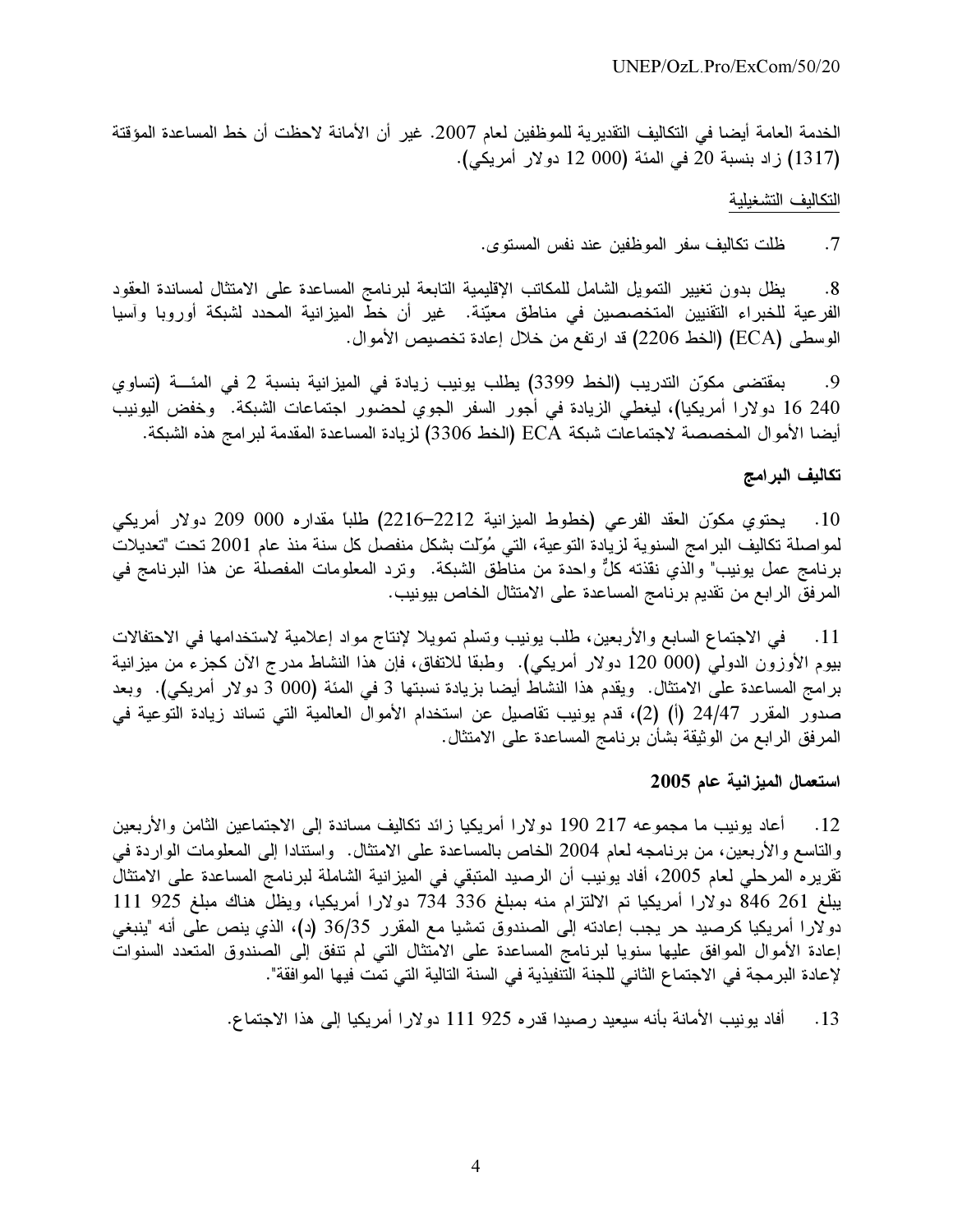## التعليقات

تقديم الميز انية الشاملة

- تشمل العوامل الرئيسيَّة في تقديم ميزانيَّة يونيب لبرنامج المساعدة على الامتثال لعام 2007 ما يلي:  $.14$
- طلب ميزانية رئيسية بمبلغ 240 643 8 دولارا أمريكيا (بما في ذلك تكاليف المساندة) والذي  $(\mathfrak{h})$ يمثِّل زيادة بنسبة 3 في المئة عن الميز انية الشاملة لعام 2006.
- إدماج تكاليف أنشطة التوعية ومجموعها 670 332 دولارا أمريكيا (بما في ذلك تكاليف  $(\rightarrow)$ المساندة) كجزء من ميز انية بر امج المساعدة على الامتثال.

بالنسبة للجزء (أ) أعلاه، وبينما يظهر عدد من البنود زيادات في التكاليف، فإن الطلب يتسقق مع المقرر  $.15$ 24/47 الصادر عن اللجنة التنفيذية والذي ينص على أن تكون زيادات يونيب في حدود 3 في المئة.

استجابة لطلب من الأمانة توضيح الزيادة في المساعدة المؤقتة (الخط 1317) التي ارتفعت بنسبة 20 في  $.16$ المئة (ما يعادل 000 12 دولار أمريكي)، أجاب يونيب بأن هذا الاعتماد لازم لتغطية الأجازات وطوارئ عبء العمل. وذكر يونيب أيضا أن هذا المبلغ سيستعمل بطريقة مرنة، وكذلك لمعالجة احتياجات الأفرقة الإقليمية للمساعدة على الامتثال.

بناء على طلب الأمانة تقديم تحديث للتقرير عن التقدّم المحرز في استعمال الأموال المخصصة لموارد  $.17$ العقود الفرعية في المكاتب الإقليمية، قدّم يونيب في وقت لاحق معلومات عن العقود المموّلة في عام 2006 تحت خط الميز انية 2299. وترد هذه المعلومات في المرفق الخامس من نقديم يونيب لبرنامج المساعدة على الامتثال. وبالرغم من أن يونيب ذكر الأنشطة التي نفذت، فلم يحدد المبلغ الملتزم به من مجموع الأموال الموافق عليها وكم يتبقى من هذا المبلغ.

بالنسبة للطلبات الجديدة لبرامج المساعدة على الامتثال (الجزء (ب) أعلاه)، فإن المقترح بتمويل التوعية  $.18$ الإقليمية بمبلغ 000 209 دولار أمريكي (بدون تكاليف المساندة) هو استمرار لمجموعة مشروعات ممولة لصالح يونيب كل سنة منذ عام 2001. ونقوم كل واحدة من مناطق الشبكة باختيار أنشطة البرنامج. والمشروع لا يمثل إضافة للبرنامج الشامل ليونيب، لأنه أدخل في خطة أعمال فترة 2006–2008 التي نظر فيها الاجتماع الثامن والأربعون. ويمثِّل الطلب بمبلغ 000 099 دولار أمريكي زيادة بنسبة 1 في المئة عن المبلغ الذي اعتمد في العام الماضبي.

إن إضـافة مبلـغ وقدره 000 233 دولار أمريكي إلى المميزانية الإجمالية لبرنـامـج المساعدة علـى الامتثال، .19 مع أنه يتماشى مع المقرر 24/47، أدرجه يونيب بدون تفسير كثير عن أوجه استخدامه في عام 2007 وسبب زيادته بنسبة 3 في المئة عن المبلغ المعتمد في العام السابق. وفي تقريره عن التفاصيل المتعلقة باستعمال الأموال التي تساند أنشطة التوعية العالمية (المرفق الرابع من تقديم ميزانية برنامج المساعدة على الامتثال)، أفاد يونيب بأنه، حتى سبتمبر/أيلول 2006، تم الإنتهاء من منتجين اثنين فقط من أصل أربعة منتجات وبدأ تشغيل الاثنين الآخريين التو، بما في ذلك إعداد حقيبة المواد الصحفية التي طلبت لها هذه الأموال في البداية. ۖ وأعربت الأمانة عن هذه الشواغل إلى يونيب وطلبت معلومات إضافية عن الخطط وعن كيفية صرف هذه الأموال البرمجية في عام 2007. وقدم يونيب تفاصيل عن الأنشطة والمنتجات على النحو التالي: